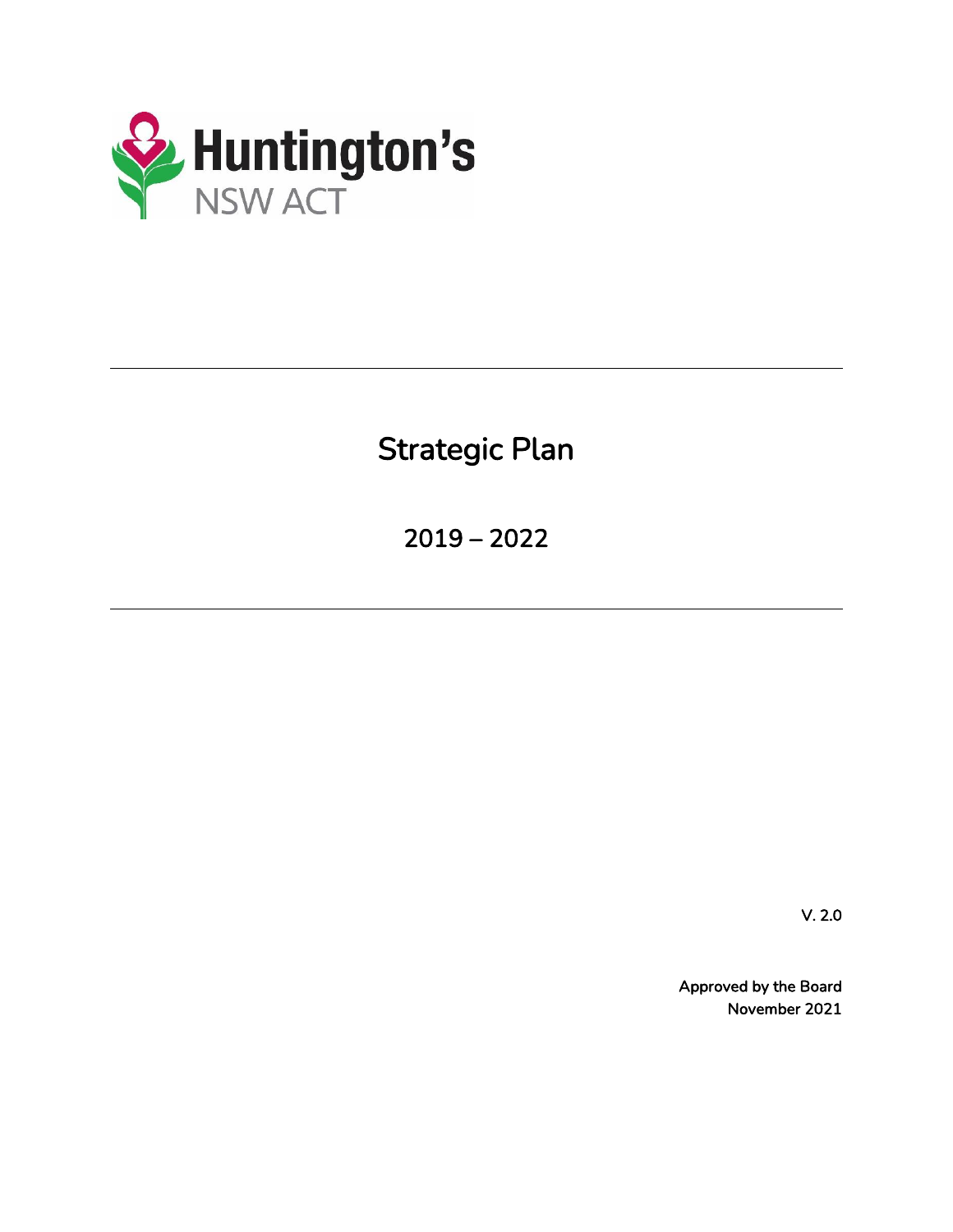

# <span id="page-1-0"></span>TABLE OF CONTENTS

| Goal 1: To be the HD INFORMATION channel for community members and care professionals                                                                                                          |
|------------------------------------------------------------------------------------------------------------------------------------------------------------------------------------------------|
| Goal 2: To ensure specialised HD EDUCATION is available to HD community members and care                                                                                                       |
| Goal 3: Provide HD-specific SUPPORT that improves the quality of life for those impacted by HD5                                                                                                |
| Goal 4: Raise AWARENESS of HD in communities where people with HD live and more broadly 6                                                                                                      |
| Goal 5: Respond to the concerns and aspirations of our members through ADVOCACY that aims to<br>improve government policies and services within disability, health and social care and justice |
|                                                                                                                                                                                                |
|                                                                                                                                                                                                |
|                                                                                                                                                                                                |
|                                                                                                                                                                                                |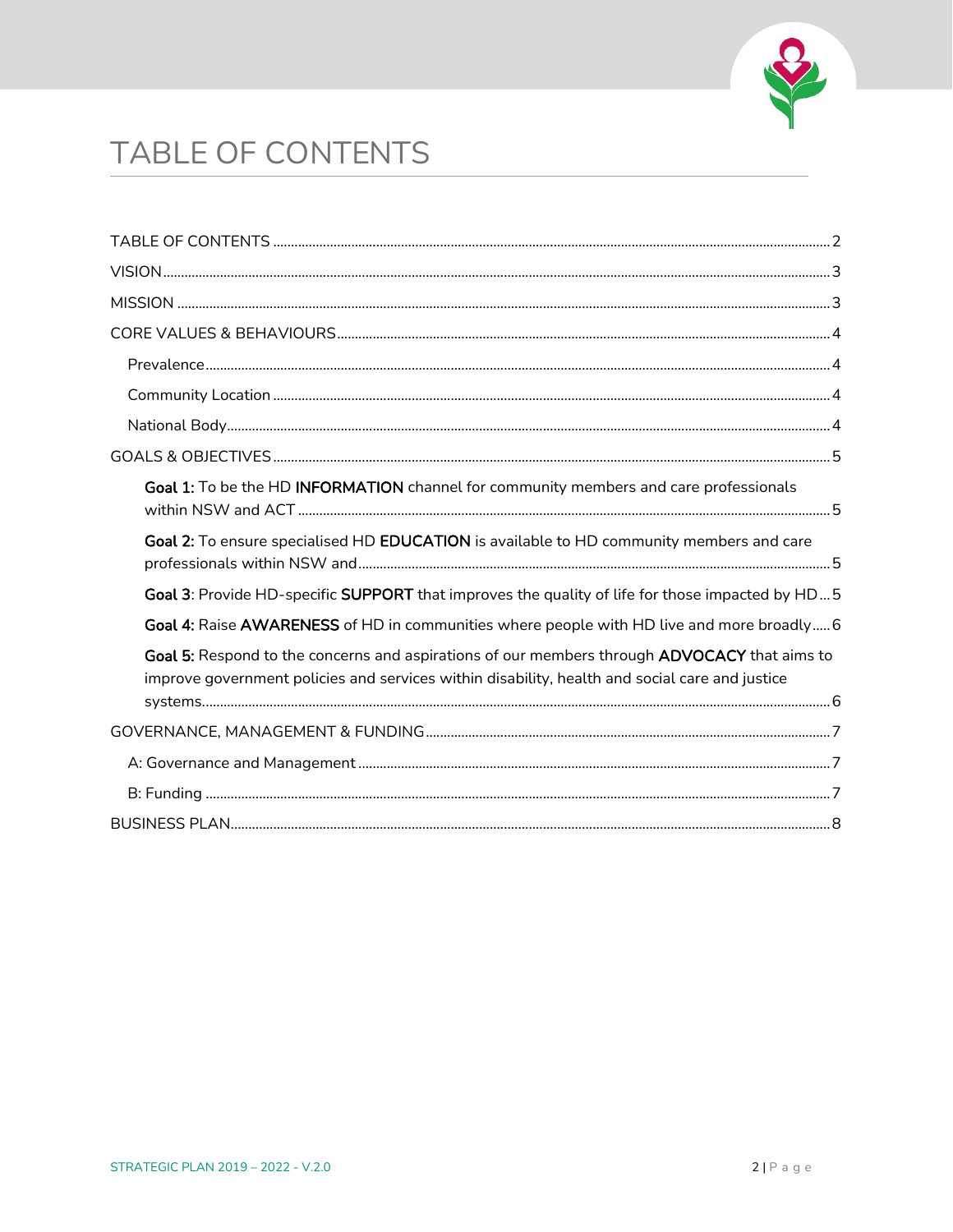

## <span id="page-2-0"></span>VISION

We support people affected by Huntington's disease to live their best life by shaping a future which is supportive, inclusive and empowered.

### <span id="page-2-1"></span>MISSION

We provide leadership, support, education and advocacy to empower individuals, organisations and professionals to best meet the needs of people affected by Huntington's disease.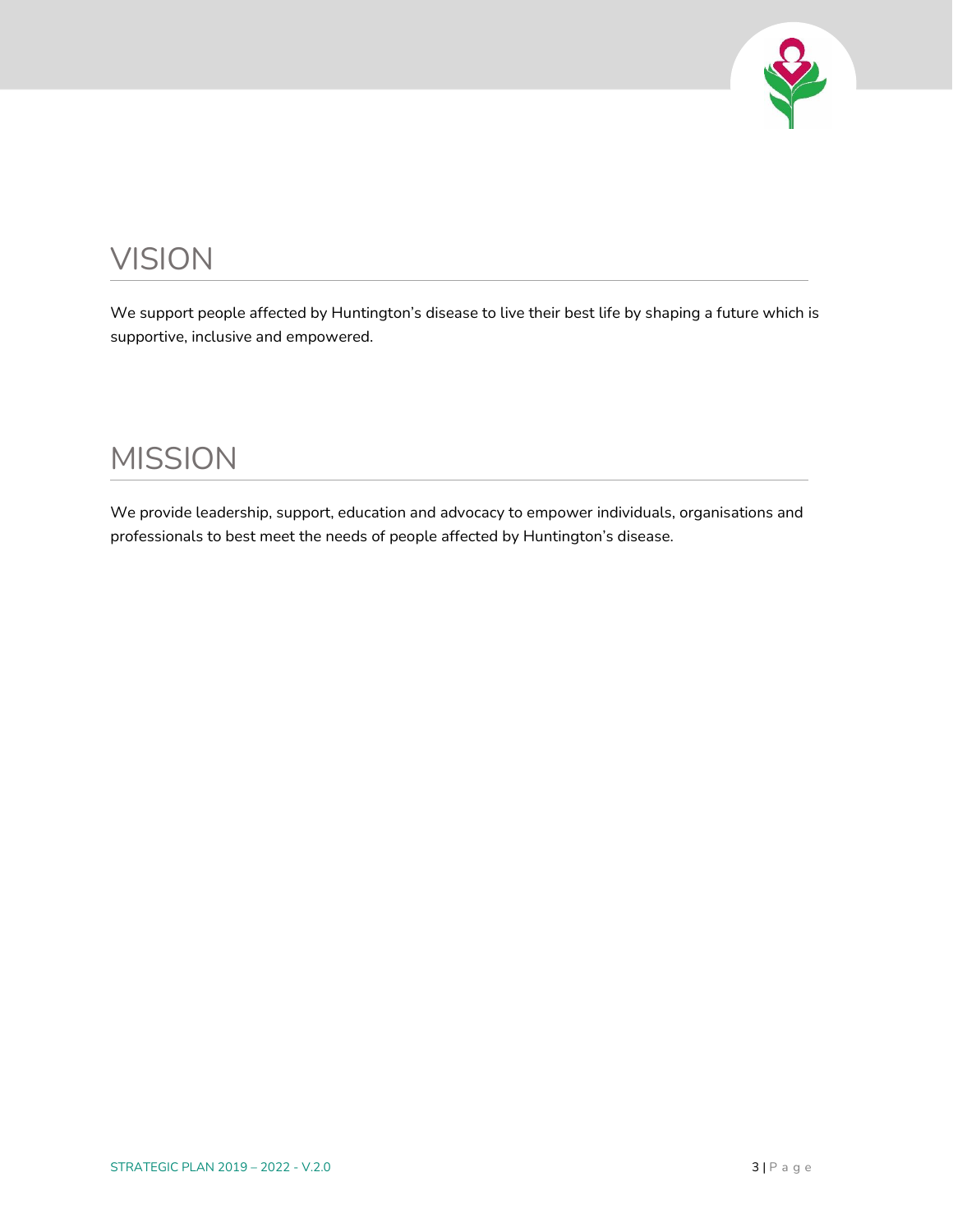

## <span id="page-3-0"></span>CORE VALUES & BEHAVIOURS

We operate with:

- Ethics and with integrity *We will always act honestly, openly and directly with our constituents and the community to promote the best interests of the HD community.*
- Commitment to inclusion *We want to see all people impacted by HD treated with equity and confidentiality by governments, other institutions and their communities.*
- Empathy *We will recognise the personal hardship and sacrifice of many in the HD community.*
- Engagement *We will actively listen to our HD community, to inform shared decision making and action to address people's concerns and goals.*
- Close connection to our community

*Our Association is owned by and governed on behalf of our members. We will seek to understand what our members and others in the HD community tell us and respond to their expressed aspirations and concerns to the best of our ability.*

### <span id="page-3-1"></span>**Prevalence**

In NSW and ACT there are an estimated:

- 600 700 people with manifest (symptomatic) Huntington's disease, based on an estimated prevalence of 7.5/100,000 and an uncertain level of under-reporting
- 2,000 2,200 people at risk of Huntington's disease having a parent or grandparent with HD
- 5,000 people affected as families and carers.

#### <span id="page-3-2"></span>Community Location

Using the ERP data (ABS 2018) it is estimated that the HD community live in the following regions:

- 62% Greater Sydney (inclusive of Central Coast & Illawarra Shoalhaven area)
- 33% Rural and regional NSW
- 5% Australian Capital Territory

#### <span id="page-3-3"></span>National Body

Although there is currently not an active national body representing the state Huntington's Associations, we are working with our sister state organisations towards the highest level of awareness and support from government and the community. In order to achieve this, we need a strong and united voice. Having an effective national relationship with all states working together can support this outcome. Also, given each Association has limited funding we will share ideas/actions etc. rather than duplicate where possible. NDIS organisational funding criteria and other drivers indicate the advantage of establishing a national consortium.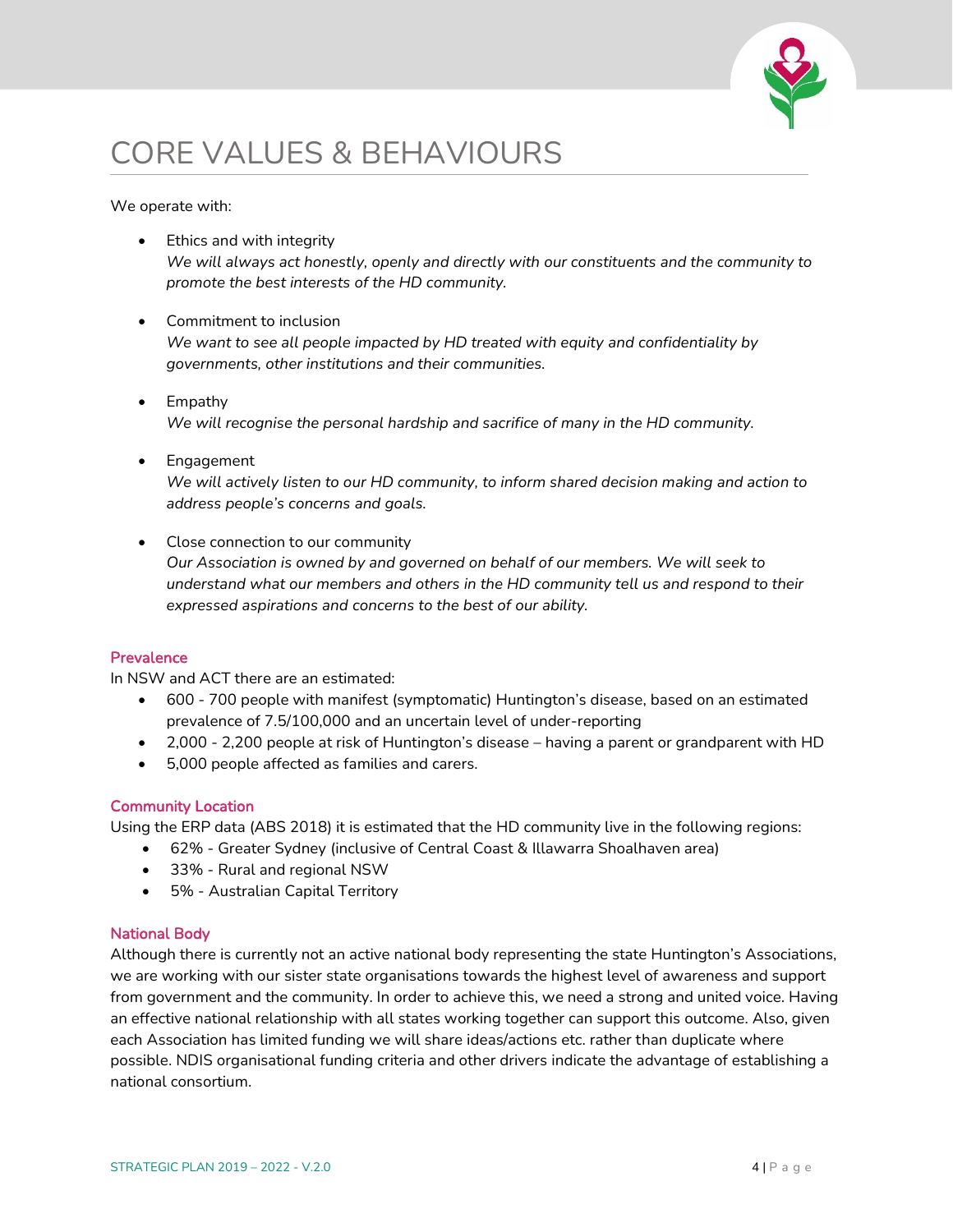

## <span id="page-4-0"></span>GOALS & OBJECTIVES

The Association will invest its resources in the following key focus areas:

- Information
- Education
- Support
- Awareness
- Advocacy

Each focus area is articulated as a goal with associated objectives.

<span id="page-4-1"></span>Goal 1: To be the HD INFORMATION channel for community members and care professionals within NSW and ACT

Objectives:

- Review our resource library to promote current best practice and create knowledge pathways for stated-based materials
- Design plain English resources that are accessible to everyone affected by HD
- Source and publish services and supports that are HD friendly for each local health district

### <span id="page-4-2"></span>Goal 2: To ensure specialised HD EDUCATION is available to HD community members and care professionals within NSW and ACT

Objectives:

- Co-design a model of care education program to ensure people with HD are supported by quality staff and organisations who understand HD
- Co-design a community education program that promotes strategies for coping, care and support
- Collaborate across the spectrum of sectors to identify and reduce knowledge gaps.
- Promote specialised HD support and education opportunities

<span id="page-4-3"></span>

| Goal 3: Provide HD-specific SUPPORT that improves the quality of life for those impacted by HD     |
|----------------------------------------------------------------------------------------------------|
| Objectives:                                                                                        |
| Facilitate people with HD having access to support groups and social programs                      |
| Facilitate carers of people with HD having access to support groups<br>$\bullet$                   |
| Ensure people with HD eligible for NDIS have access to support coordination and other<br>$\bullet$ |
| capacity building services such as counselling and behaviour support                               |
| Support children and young people impacted by HD                                                   |
| Seek out and facilitate access to high quality services which fill service, support and            |
| knowledge gaps                                                                                     |
|                                                                                                    |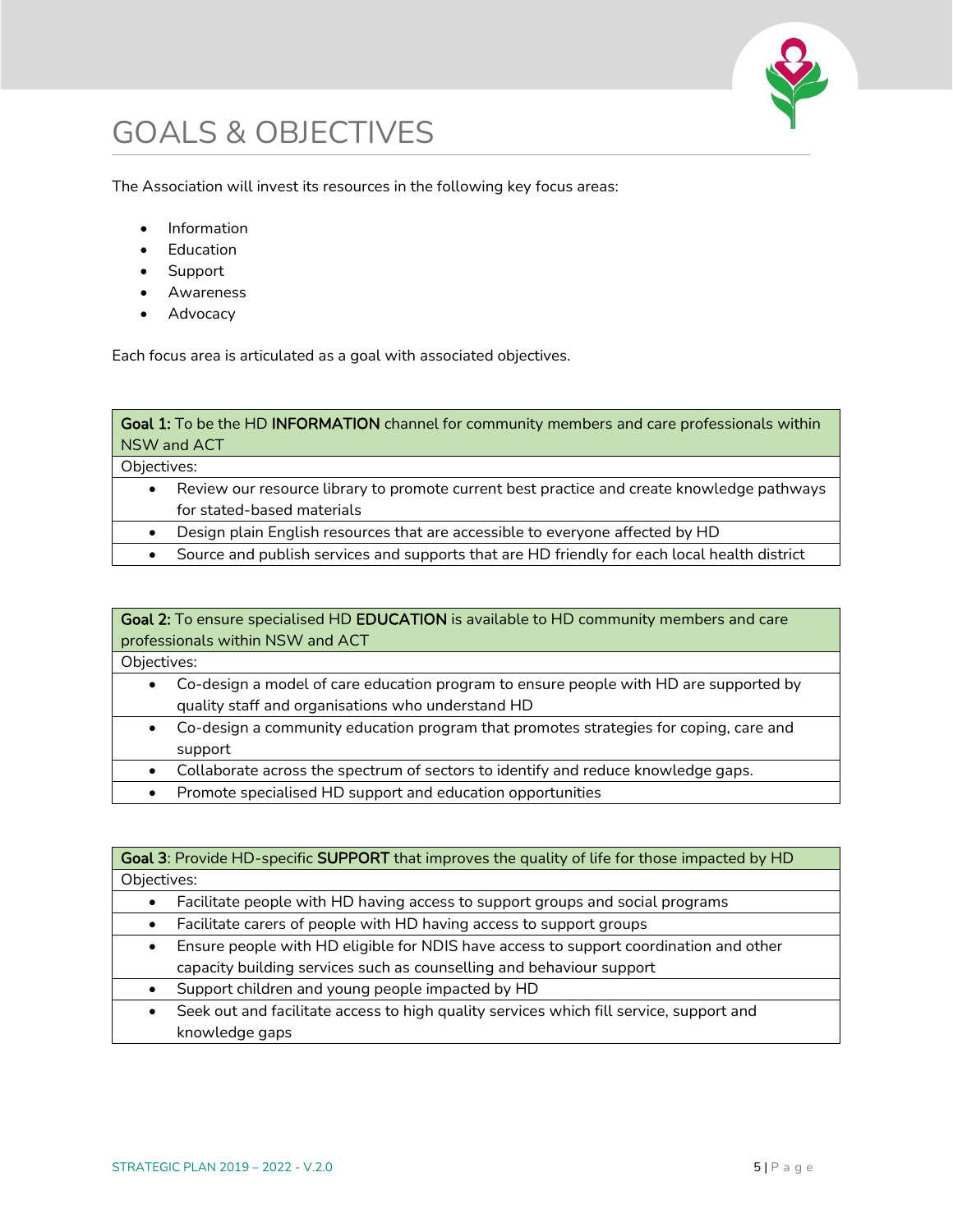

<span id="page-5-0"></span>Goal 4: Raise AWARENESS of HD in communities where people with HD live and more broadly Objectives:

- Develop and maintain tools to engage key stakeholders through social media and our website
- Connect with people to raise visibility of our mission
- Ensure people can recognise and recall what HD is and want to support the cause
- Establish an ambassador program to help spread the word, recruit fundraising participants and promote HD
- Represent the HD community at relevant industry forums and conferences
- Run selected events to engage those affected by HD and those supporting them

### <span id="page-5-1"></span>Goal 5: Respond to the concerns and aspirations of our members through ADVOCACY that aims to improve government policies and services within disability, health and social care and justice systems. Objectives:

#### **STATE**

- Lobby the NSW and ACT Governments to fund HD specialist social workers in each LHD
- Lobby Governments to adequately fund Huntington's NSW ACT

• Campaign for appropriate care for people with HD within the justice system

#### COMMONWEALTH

• Campaign for HD specialist community services in regional NSW and ACT

• Campaign for NDIS planners and providers to understand the needs of people with HD

• Campaign for HD specialist residential services in regional NSW and ACT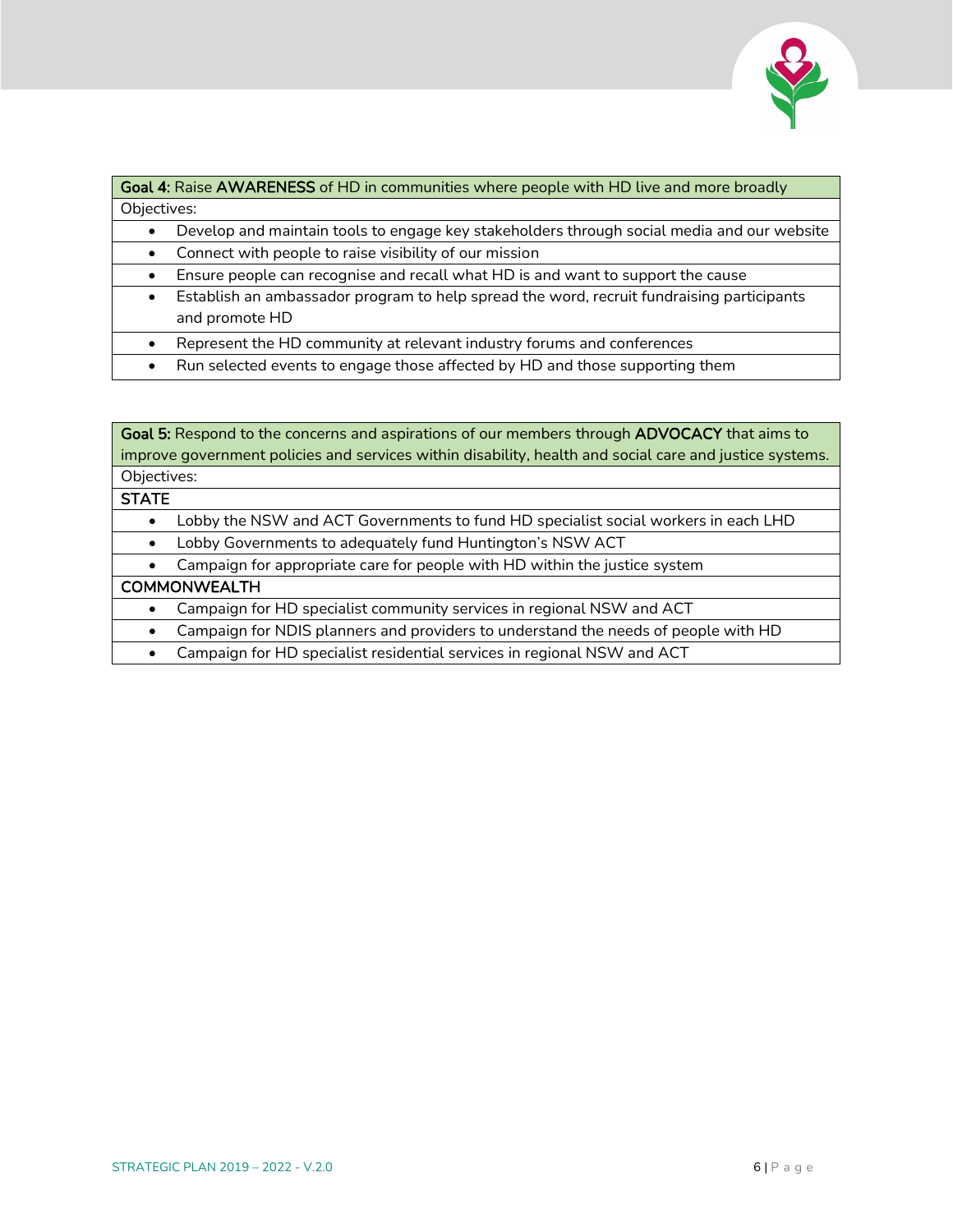

# <span id="page-6-0"></span>GOVERNANCE, MANAGEMENT & FUNDING

In order to achieve these objectives, we need a well-run organisation and appropriate income streams, so a further two key focus areas are:

### <span id="page-6-1"></span>A: Governance and Management

We will:

- Expect high performance from the Board of Directors
- Instil rigorous business practices and strong internal controls for accountability and risk
- Maintain financial viability
- Increase community engagement including via a Community Advisory Committee
- Measure the Board's effectiveness through an analysis of skills needed matrix and an annual self-evaluation
- Measure our effectiveness through person-centred outcomes, using the NSW Human Services [Outcomes Framework.](https://www.facs.nsw.gov.au/resources/human-services-outcomes-framework)
- Build academic evidence base and evaluation

### <span id="page-6-2"></span>B: Funding

We will aim to generate income from the following sources:

- a) Government
	- a. State NSW Health / FACS / other
	- b. ACT Health / other
	- c. Federal including NDIS (and in partnership with other State HD Associations)
- b) Fundraising
	- a. Trusts, foundations and corporate grants
	- b. Community appeals
	- c. Events (own and others')
	- d. Bequests
- c) Philanthropy
	- a. Private sponsorship Pitches to funding networks
	- b. Corporate sponsorship
	- c. Crowd funding